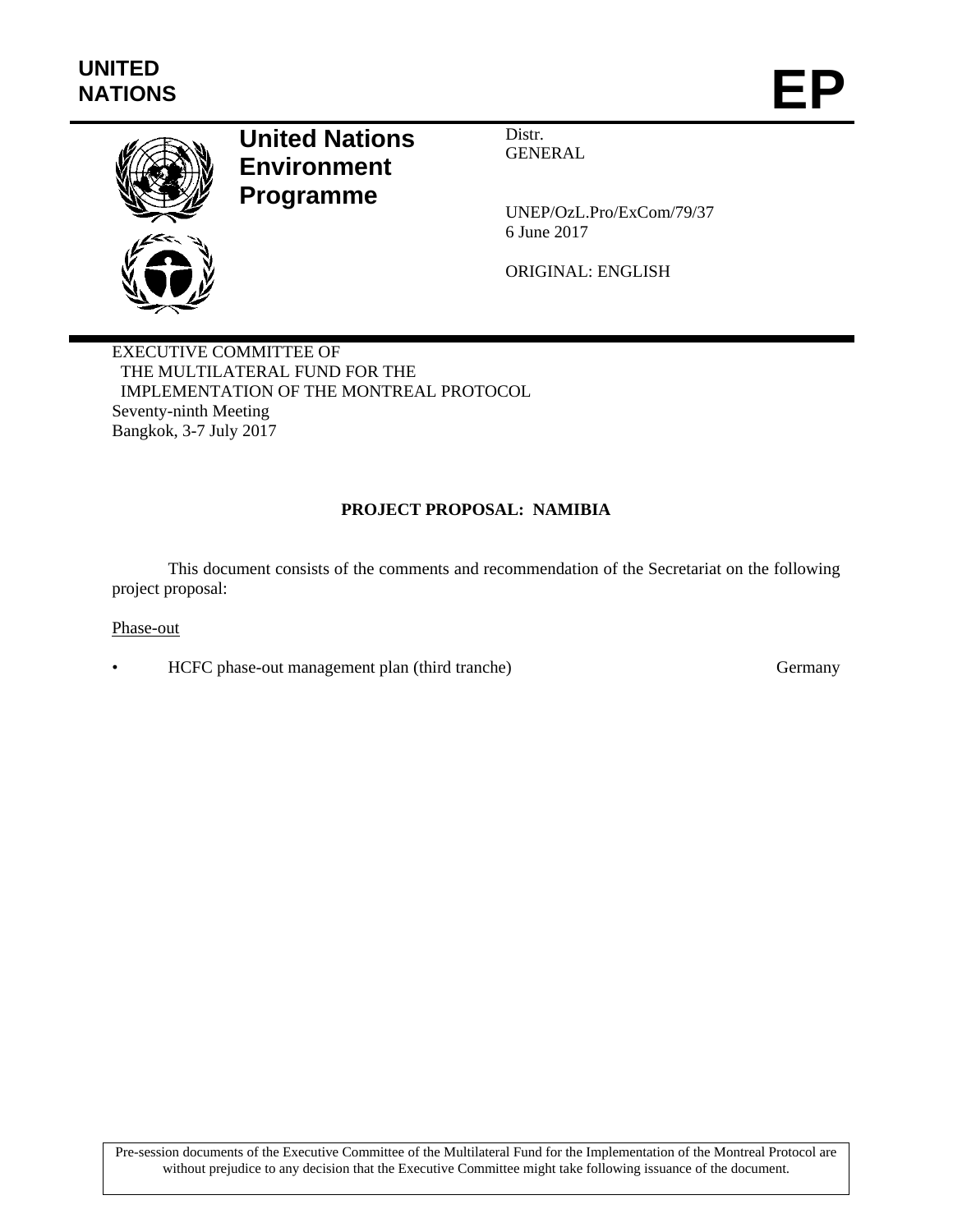## **PROJECT EVALUATION SHEET – MULTI-YEAR PROJECTS Namibia**

| <b>(I) PROJECT TITLE</b> | <b>AGENCY</b>  | <b>MEETING APPROVED</b> | <b>CONTROL MEASURE</b> |
|--------------------------|----------------|-------------------------|------------------------|
| HCFC phase out plan      | Germany (lead) | 63rd                    | Total by 2025          |

**(II) LATEST ARTICLE 7 DATA (Annex C Group l)** Year: 2016 3.76 (ODP tonnes)

| (III) LATEST COUNTRY PROGRAMME SECTORAL DATA (ODP tonnes) |         |      |                  |               |           |         |                  |            | <b>Year: 2016</b>        |
|-----------------------------------------------------------|---------|------|------------------|---------------|-----------|---------|------------------|------------|--------------------------|
| Chemical                                                  | Aerosol | Foam | Fire<br>fighting | Refrigeration |           | Solvent | Process<br>agent | Lab<br>use | Total sector consumption |
|                                                           |         |      |                  | Manufacturing | Servicing |         |                  |            |                          |
| HCFC-22                                                   |         |      |                  |               | 3.76      |         |                  |            | 3.76                     |

| (IV) CONSUMPTION DATA (ODP tonnes)                                                            |      |            |  |  |  |  |  |
|-----------------------------------------------------------------------------------------------|------|------------|--|--|--|--|--|
| 8.40<br>$2009 - 2010$ baseline:<br>Starting point for sustained aggregate reductions:<br>8.40 |      |            |  |  |  |  |  |
| <b>CONSUMPTION ELIGIBLE FOR FUNDING (ODP tonnes)</b>                                          |      |            |  |  |  |  |  |
| Already approved:                                                                             | 8.40 | Remaining: |  |  |  |  |  |

| (V) BUSINESS PLAN |                            | 2017    | <b>Total</b> |
|-------------------|----------------------------|---------|--------------|
| Germany           | ODS phase-out (ODP tonnes) | ت ک     | ن. ت         |
|                   | Funding (US \$)            | 302,700 | 302,700      |

| (VI) PROJECT DATA                              |         | 2011             | 2012     | 2013     | 2014     | 2015           | 2016     | 2017           | 2018     | 2019           | $2020 -$<br>2024 | 2025     | <b>Total</b>   |         |
|------------------------------------------------|---------|------------------|----------|----------|----------|----------------|----------|----------------|----------|----------------|------------------|----------|----------------|---------|
| <b>Montreal Protocol</b><br>consumption limits |         | n/a              | n/a      | 8.40     | 8.40     | 7.56           | 7.56     | 7.56           | 7.56     | 7.56           | 5.46             | 2.73     | n/a            |         |
| Maximum allowable<br>consumption (ODP tonnes)  |         | 8.87             | 8.4      | 7.22     | 6.64     | 5.88           | 4.24     | 2.97           | 1.68     | 0.77           | 0.77             | 0.21     | n/a            |         |
| Agreed<br>funding                              | Germany | Project<br>costs | 300,000  | $\Omega$ | 240,000  | $\Omega$       | $\Omega$ | $\overline{0}$ | 270,000  | 0.0            | 0.0              | 0.0      | 90,000         | 900,000 |
| (US\$)                                         |         | Support<br>costs | 36,333   | $\Omega$ | 29,067   | $\Omega$       | $\Omega$ | $\Omega$       | 32,700   | 0.0            | 0.0              | 0.0      | 10,900         | 109,000 |
| Funds approved by<br>ExCom (US\$)              |         | Project<br>costs | 300,000  | $\Omega$ | 240,000  | $\Omega$       | $\Omega$ | $\Omega$       | $\Omega$ | 0.0            | 0.0              | 0.0      | 0.0            | 540,000 |
|                                                |         | Support<br>costs | 36,333   | $\Omega$ | 29,067   | $\Omega$       | $\Omega$ | $\Omega$       | $\Omega$ | 0.0            | 0.0              | 0.0      | 0.0            | 65,400  |
| Total funds<br>requested for                   |         | Project<br>costs | $\Omega$ | $\Omega$ | $\Omega$ | $\Omega$       | $\Omega$ | $\overline{0}$ | 270,000  | $\overline{0}$ | $\overline{0}$   | $\Omega$ | $\overline{0}$ | 270,000 |
| approval at this<br>meeting (US\$)             |         | Support<br>costs | $\Omega$ | $\Omega$ | $\Omega$ | $\overline{0}$ | $\Omega$ | $\overline{0}$ | 32,700   | $\overline{0}$ | $\overline{0}$   | $\Omega$ | $\overline{0}$ | 32,700  |

**Secretariat's recommendation:** For blanket approval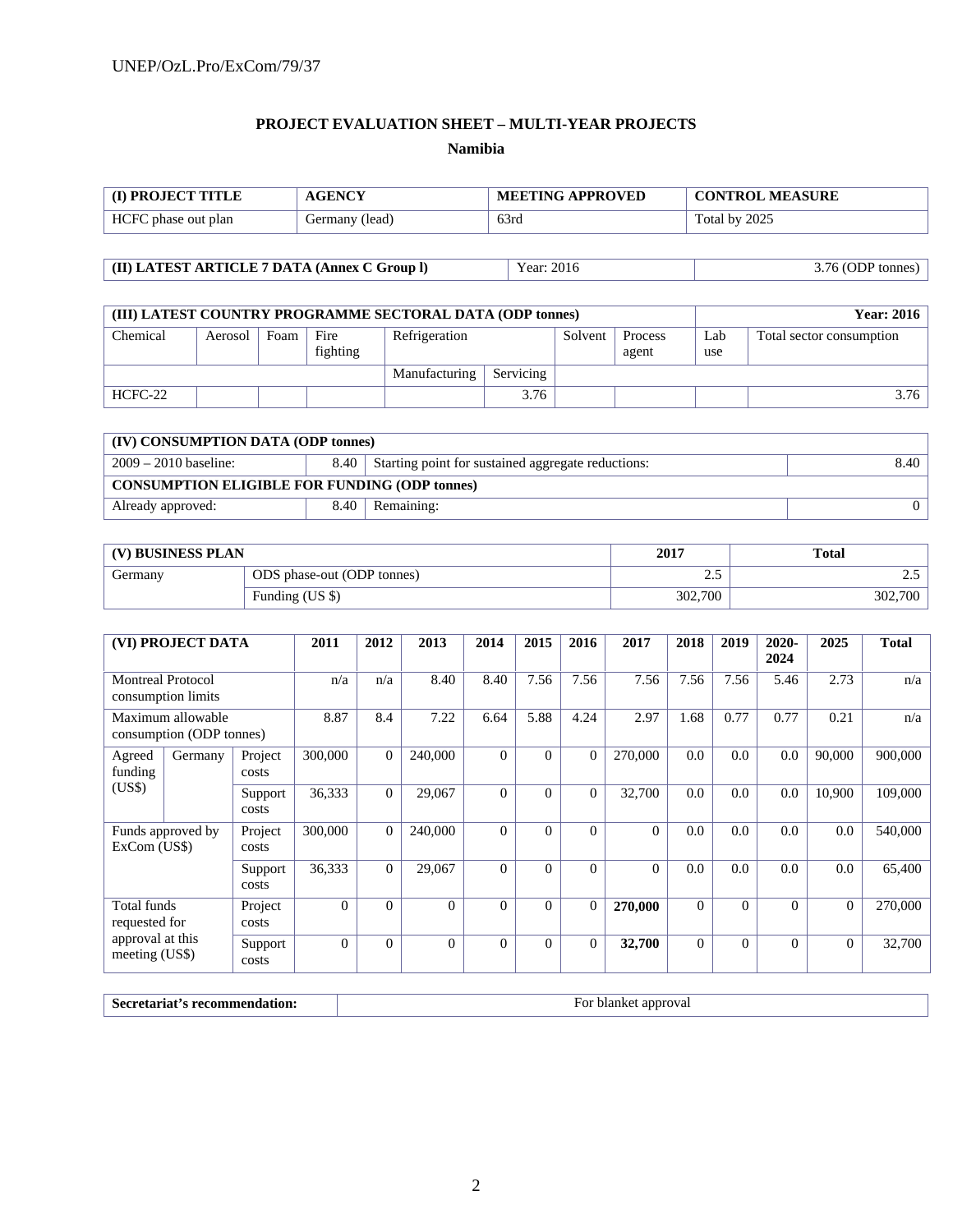## **PROJECT DESCRIPTION**

1. On behalf of the Government of Namibia, the Government of Germany, as the designated implementing agency, has submitted to the  $79<sup>th</sup>$  meeting a request for funding for the third tranche of the HCFC phase-out management plan (HPMP), at the amount of US \$270,000, plus agency support costs of US  $$32,700<sup>1</sup>$ . The submission includes a progress report on the implementation of the second tranche, the verification report on HCFC consumption and the tranche implementation plan for the period from 2017 to 2025.

## Report on HCFC consumption

#### *HCFC consumption*

2. The Government of Namibia reported a consumption of 3.76 ODP tonnes of HCFC in 2016. The 2012-2016 HCFC consumption is shown in Table 1.

| <b>HCFC</b>               | 2012  | 2013   | 2014  | 2015  | 2016  | <b>Baseline</b> |
|---------------------------|-------|--------|-------|-------|-------|-----------------|
| <b>Metric tonnes</b>      |       |        |       |       |       |                 |
| $HCFC-22$                 | 86.53 | 126.00 | 64.60 | 96.40 | 68.38 | 147.4           |
| $HCFC-141b$               | 0.00  | 0.80   | 0.75  | 0.55  | 0.00  | 2.4             |
| Total (mt)                | 86.53 | 126.80 | 65.35 | 96.95 | 68.38 | 149.8           |
| <b>ODP</b> tonnes         |       |        |       |       |       |                 |
| $HCFC-22$                 | 4.76  | 6.93   | 3.55  | 5.30  | 3.76  | 8.1             |
| $HCFC-141b$               | 0.00  | 0.09   | 0.09  | 0.06  | 0.00  | 0.3             |
| <b>Total (ODP tonnes)</b> | 4.76  | 7.02   | 3.64  | 5.36  | 3.76  | 8.4             |

#### **Table 1. HCFC consumption in Namibia (2012-2016 Article 7 data)**

3. In 2016, the HCFC consumption was 55 per cent below the baseline for compliance and 11 per cent below the maximum allowable consumption in the Agreement with the Executive Committee for 2016.

4. The low consumption in 2014 was due to the stockpile in 2013 when excessive amounts were imported; therefore importers imported less in this year. The 2015 consumption was more comparable to the level of consumption in the country. In 2016 the low consumption was attributed to the low quota issued for the year (76 mt quota was issued, out of this, 10 mt was reserved for emergency and 7 mt emergency quota was not used) and the ban on HCFC-based equipment which had been enforced since 2013; in addition, the fisheries sector is steadily changing to non-HCFC-22 equipment. Currently the local price of HCFC-22 is considerably high (US \$13.38/kg), as only a few registered importers bring in HCFC-22. This further reduced the demand for HCFC-22. The ODS alternative survey also indicates there is an increasing import of alternatives including R-717, HFC-404A and HFC-410A.

## *Verification report*

l

5. The verification report confirmed that the Government is implementing a licensing and quota system for HCFC imports and exports and that the total consumption of HCFCs for 2016 was 3.76 ODP tonnes. The verification concluded that Namibia has been in compliance with the Montreal Protocol control targets, and that the HCFC consumption in 2015 and 2016 was below the maximum allowable consumption limits set in the Agreement between the Government and the Executive Committee. The recommendations by the verification expert, including that quotas should be issued before the end of November to enable early planning of imports; further strengthening the regular training of customs officers particularly for new staff; and that information on import permit should be incorporated into the

 $<sup>1</sup>$  As per the letter of 8 May 2017 from the Ministry of Industrialisation, Trade and SME Development of Namibia to</sup> the Secretariat.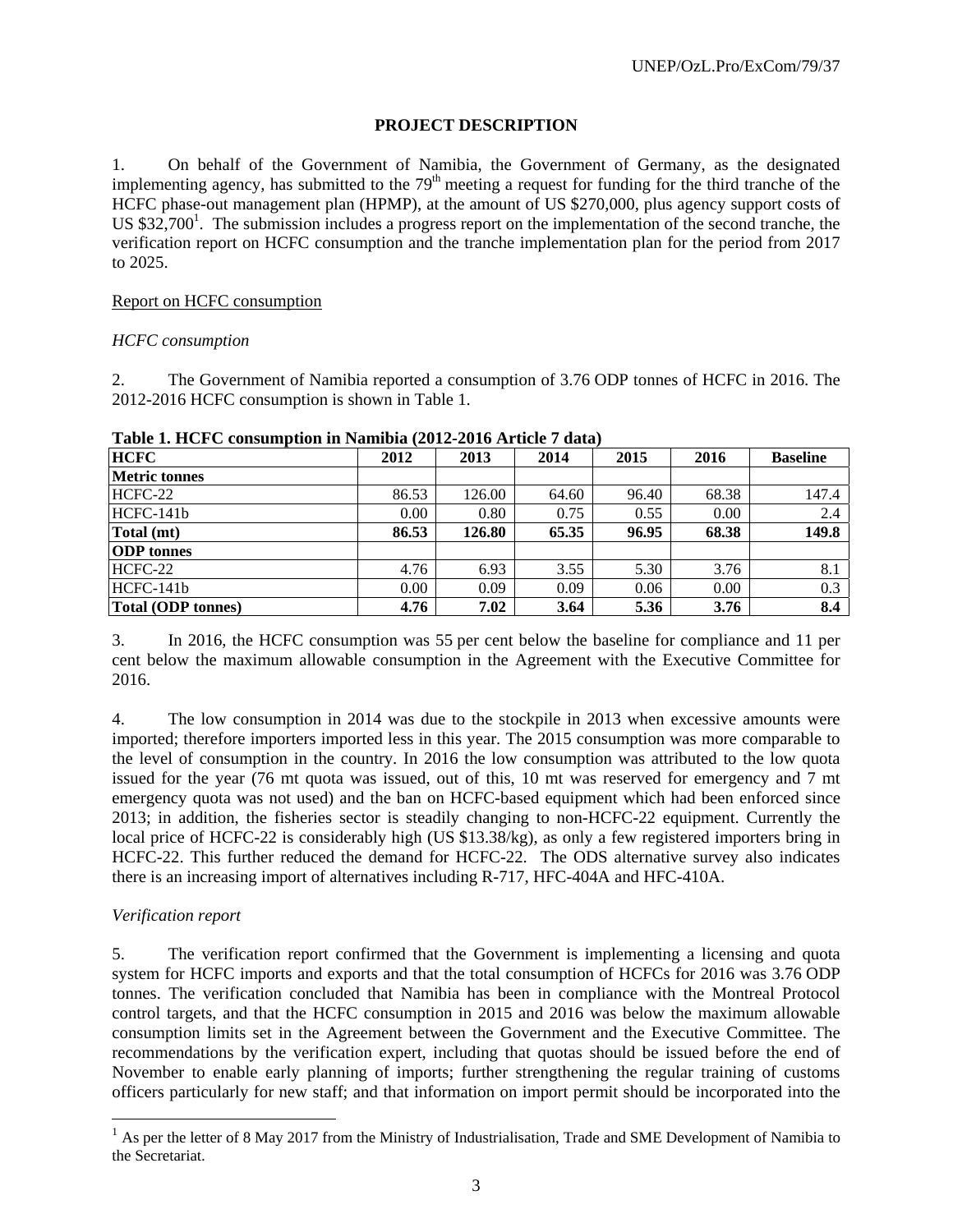customs database to enable better import monitoring, have been taken into consideration for the implementation of the third tranche.

#### *Country programme (CP) implementation report*

6. The Government of Namibia reported HCFC sector consumption data under the 2016 CP implementation report that is consistent with the data reported under Article 7 of the Montreal Protocol.

#### Progress report on the implementation of the second tranche of the HPMP

#### *Legal framework*

7. The Government of Namibia has established a licensing and quota system for the import/export of HCFCs, which is being effectively enforced. The Government has also implemented bans on imports of new HCFC-based equipment and imports of HCFC-141b in bulk, as of 1 January 2013.

#### *Refrigeration servicing sector*

- 8. The following activities were implemented:
	- (a) A total of 256 customs officers were trained in the identification of refrigerants and the control of imports of ODS and ODS-based equipment. Five refrigerant identifiers were provided to border posts;
	- (b) One trainer was trained abroad in the safe use of natural refrigerants. Seven training workshops were organized and a total of 156 technicians were trained in good servicing practices, focusing on the safe use of hydrocarbon (HC) refrigerants (mainly R-290 and R-600a), the minimum standard to be followed when servicing equipment with alternatives, and the selection of refrigerants for specific equipment;
	- (c) Two sets of refrigerant charging units and two sets of recovery units for handling HC refrigerants were provided to vocational training centres to conduct training on the safe handling of HC refrigerants;
	- (d) Assistance was provided to the National Training Authority (NTA) to incorporate the international guidelines and competency requirements for servicing refrigeration and air-conditioning (RAC) equipment into the curriculum of the RAC course to ensure suitably qualified technicians working in the country; and
	- (e) Public awareness-raising activities were conducted to promote HCFC phase-out.

*Project implementation and monitoring unit (PMU)* 

9. Project monitoring and coordination was conducted by the National Ozone Unit.

#### Level of fund disbursement

10. As of May 2017, of the US \$540,000 approved so far, US \$406,844 had been disbursed as shown in Table 2. US \$57,600 had been committed by the Government of Germany; the balance of US \$133,156 will be disbursed during the implementation of the third tranche (2017-2025).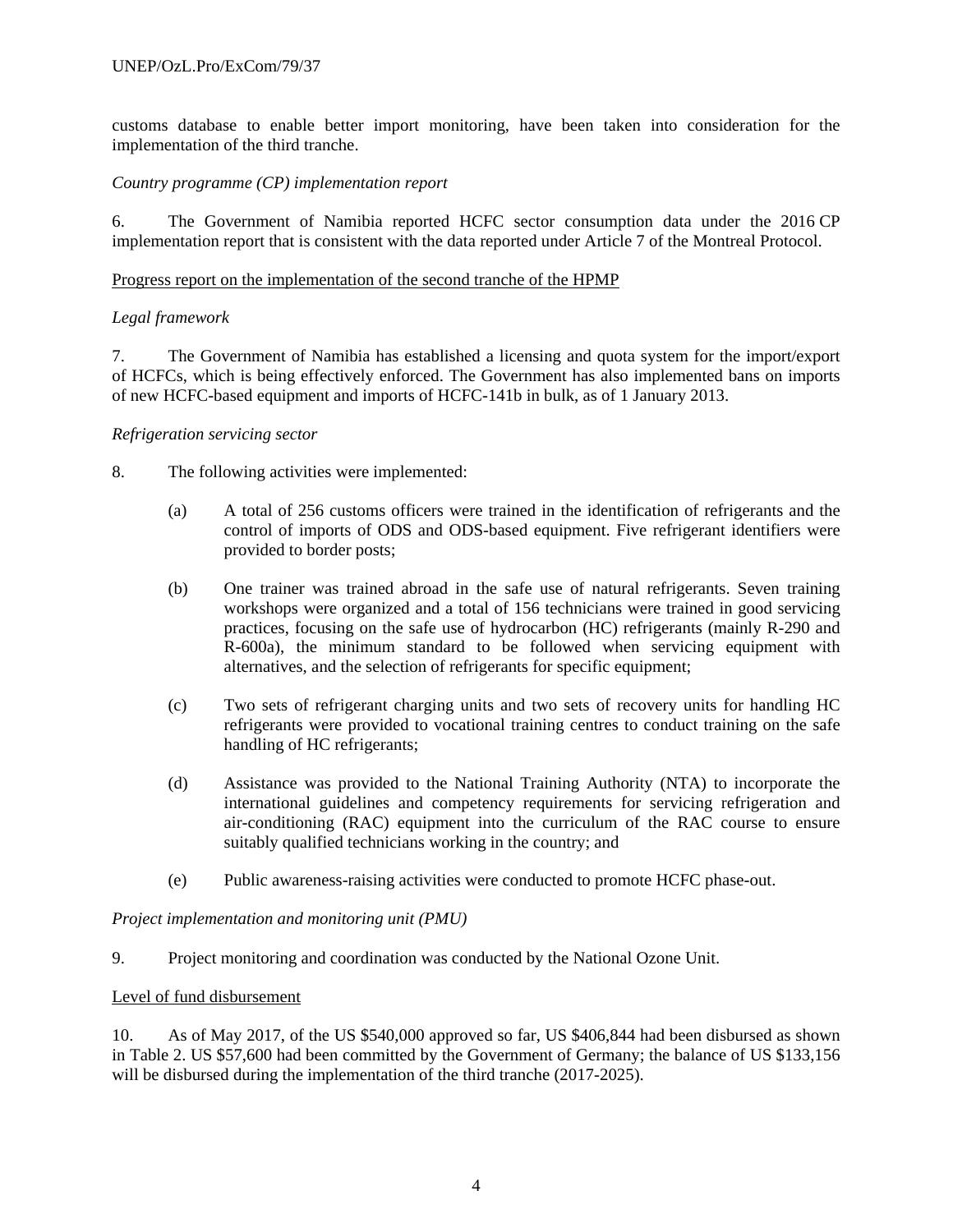| Agency                    |                              | <b>First tranche</b> |          | <b>Second tranche</b> | <b>Total approved</b> |                  |  |
|---------------------------|------------------------------|----------------------|----------|-----------------------|-----------------------|------------------|--|
|                           | <b>Disbursed</b><br>Approved |                      | Approved | <b>Disbursed</b>      | Approved              | <b>Disbursed</b> |  |
| Government of Germany     | 300.000                      | 300.000              | 240,000  | 106.844               | 540,000               | 406.844          |  |
| Disbursement rate $(\% )$ |                              | 100                  |          | 44.52                 |                       | 75.34            |  |

**Table 2. Financial report of stage I of the HPMP for Namibia (US \$)** 

Implementation plan for the third tranche of the HPMP

11. The third funding tranche of the HPMP will be implemented between July 2017 and July 2025. During this period, the Government of Namibia will undertake the following activities:

- (a) Continue to provide training to customs officers in ODS import control for new entrants into the customs service; conduct 12 additional training courses for 120 customs officers on ODS import control and prevention of illegal trade at the main borders (i.e., Walvis way at the coast and the southern border with South Africa) and train two additional trainers in Kenya to meet the needs in identification of ODS; incorporate information on import permit issued into the customs database; and provide two refrigerant identifiers and spare parts (US \$24,000);
- (b) Train six additional trainers in South Africa in servicing equipment using alternative technologies including  $CO<sub>2</sub>$  and ammonia refrigerants to upgrade the know-how and skills of the trainers at the Vocational Training Centres (VTC); conduct 18 additional training courses for 180 technicians in servicing equipment using alternative refrigerants including HCs; and purchase new RAC units that were originally designed for using HCs from South Africa for VTCs to enable them to conduct hands-on training in servicing, and conduct training on the safe handling of HC refrigerants in servicing new RAC units that were originally designed for using HCs(US \$118,000);
- (c) Implement an incentive programme to establish the supply chain for new air-conditioning (AC) units based on HC-290 and HFC-32. A subsidy could be provided to suppliers to encourage them to bring in AC units (up to 150 units) to increase market penetration; and convert the commercial refrigeration equipment in one supermarket to  $CO<sub>2</sub>$ (US \$73,000);
- (d) Awareness-raising programme for HCFC phase-out, advertising control measures, promotion of low-GWP alternatives, coordination meeting and stakeholder workshop (US \$19,000); and
- (e) Monitoring, coordination and reporting on the activities under the HPMP (US \$36,000).

## **SECRETARIAT'S COMMENTS AND RECOMMENDATION**

#### **COMMENTS**

#### Legal framework

12. The Government of Namibia has established an enforceable licensing and quota system. In order to achieve the accelerated phase-out targets, the Government has been issuing HCFC import quotas at much lower levels than the Montreal Protocol phase-out schedule. The quota for 2017 has been issued at 54 mt including 10 mt for emergency use reserved by the NOU.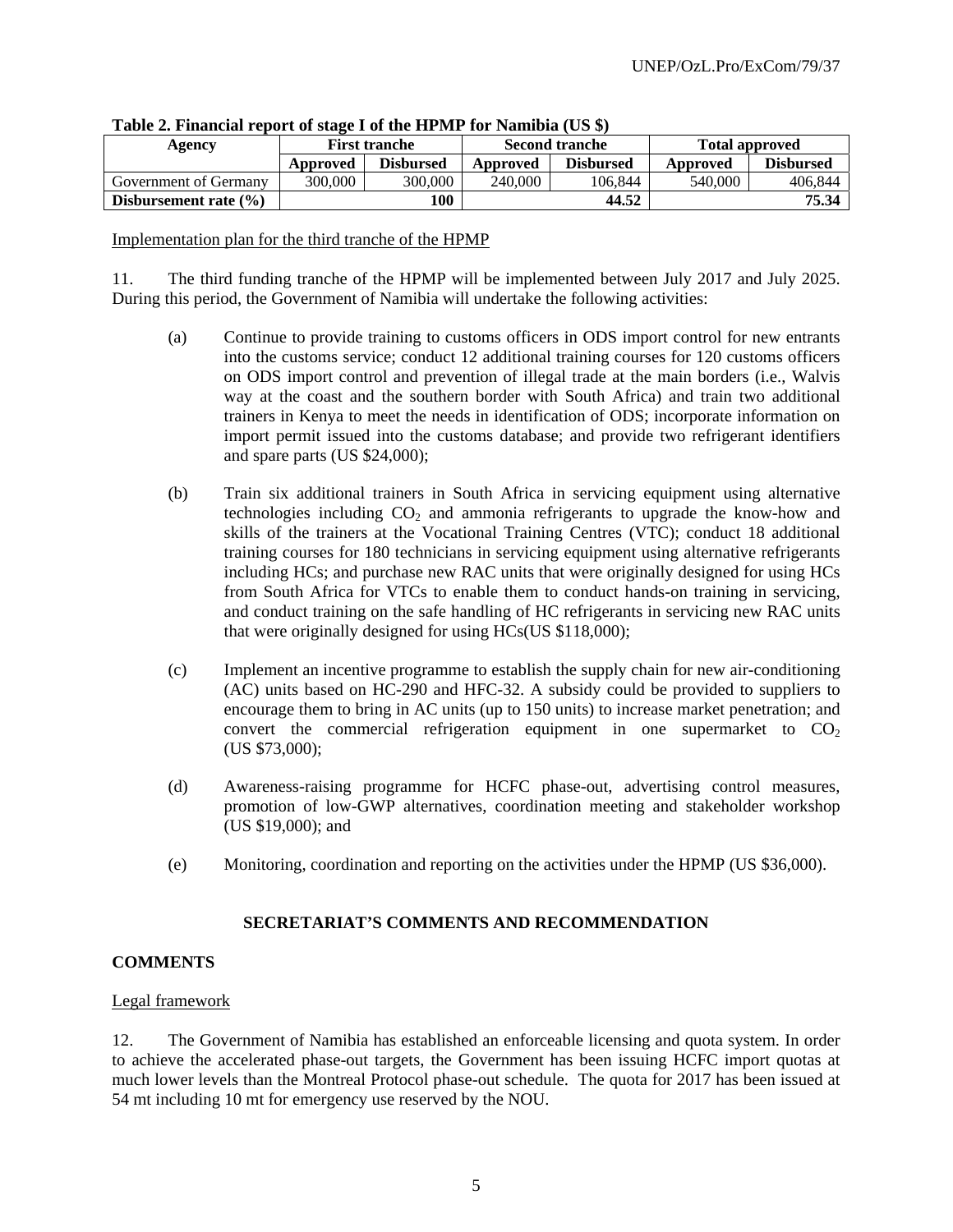## Reporting on HCFC-22 used for servicing foreign-owned ships

13. The Government of Germany confirmed that the HCFC consumption reported under Article 7 data included all ODS consumed in the country including the amount used for servicing foreign-owned ships, in line with decision  $71/40(a)(v)$ .

#### Refrigeration servicing sector

14. Noting that HC technology is the main alternative technology that has been promoted in the HPMP and taking into account decision 71/40(b) on the revised implementation plan to focus the incentive programme only on replacement of HCFC-based equipment and not on retrofits, the Secretariat inquired about whether retrofitting equipment to HC refrigerant has been practiced and how the safety-related factors have been taken into consideration. The Government of Germany informed the Secretariat that some retrofitting was conducted before the 72<sup>nd</sup> meeting. After the Executive Committee provided guidance on the introduction of HC refrigerants through decisions 72/17, 72/41 and 73/34, the Governments of Namibia and Germany decided that the conversion of non-HC-designated equipment would not be promoted. The activities in the HPMP has since then been focusing on upgrading the curriculum of certification courses and conducting training on the safe use of HC-based equipment following Germany's safety guidelines. The Namibia Refrigeration Association has started the process of drafting a safety code for the use of alternative refrigerants including HCs (in new equipment), ammonia and CO2. Currently the HC-based units installed in the country include domestic refrigerators (15 per cent), freezer units (5 per cent) and beverage coolers (1 per cent). Fifty to 60 per cent of the refrigerators imported into the country are HC-based units, as manufacturers from South Africa (Brand KIC or DEFY) are supplying HC-based units. The Government is in discussion with a manufacturer in China (Media) to import HC-290-based air-conditioning systems.

#### **Conclusion**

15. The Secretariat notes that an import licensing and quota system is fully operational and that the HCFC consumption in 2016 was 55 below the HCFC baseline for compliance. The activities in the servicing sector have been implemented and have progressed as planned. Guidelines and codes of practice are being developed to include safety standards for using refrigeration and air-conditioning systems operating with alternative refrigerants including HCs, ammonia and CO<sub>2</sub>. Issues related to HCFC import control and prevention of illegal imports have been integrated into the curricula of vocational institutions and the training curricula for customs officers. The Refrigeration Association will be further strengthened with the aim of empowering it to conduct training and certification of technicians, coordination, inspection and monitoring of Montreal Protocol activities beyond HPMP implementation. Introduction of HC refrigerants are implemented through replacement not retrofitting the HCFC-22-based units. The activities planned in the third tranche focusing on HCFC import control, capacity enhancement of the servicing sector and establishment of the supply chain for importing new RAC units using alternative refrigerants will enable the country to achieve compliance with their accelerated phase-out targets.